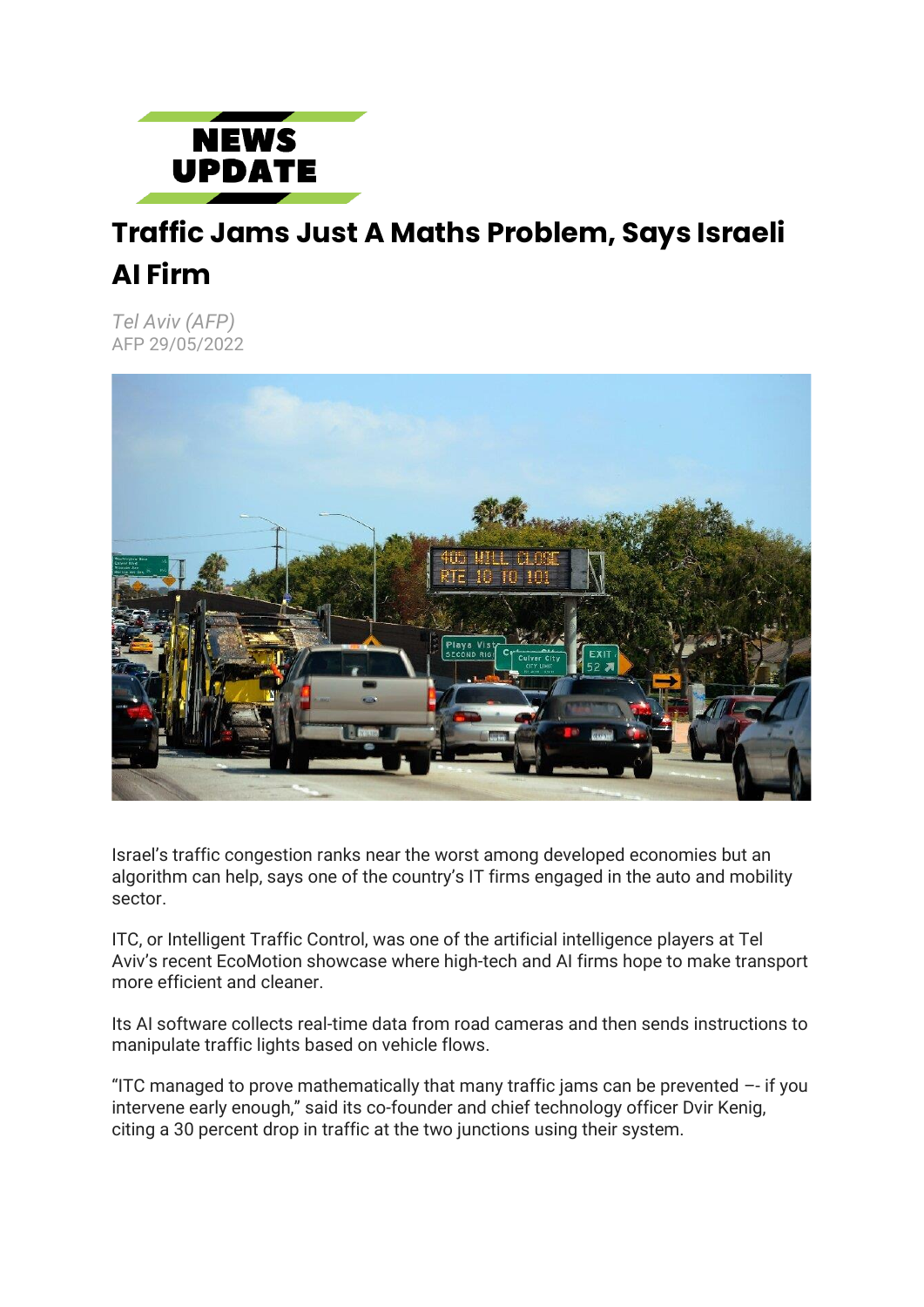The company says road congestion is a global scourge, calculating that the average driver spends three days a year stuck in traffic, also pumping out greenhouse gas emissions.

The problem is acute in Israel where, the Organisation for Economic Cooperation and Development says, "transportation infrastructure lags significantly behind" most member countries and "road congestion is one of the worst in the OECD".



Dvir Kenig, CEO and co-founder of the company ITC, Intelligent Traffic Control.

## **Military innovations**

EcoMotion's founder Meir Arnon told AFP that surging global interest in smart mobility had made Israel an auto industry player, even though it doesn't manufacture any cars.

"Cars changed," said the industrialist turned investor. "Cars were metal and wheels and a radio. Today these things don't matter, they're all mass produced by the same companies for everyone.

"What differentiates car manufacturers today is the driving experience… the vehicle's ability to adapt itself to the driver," he said.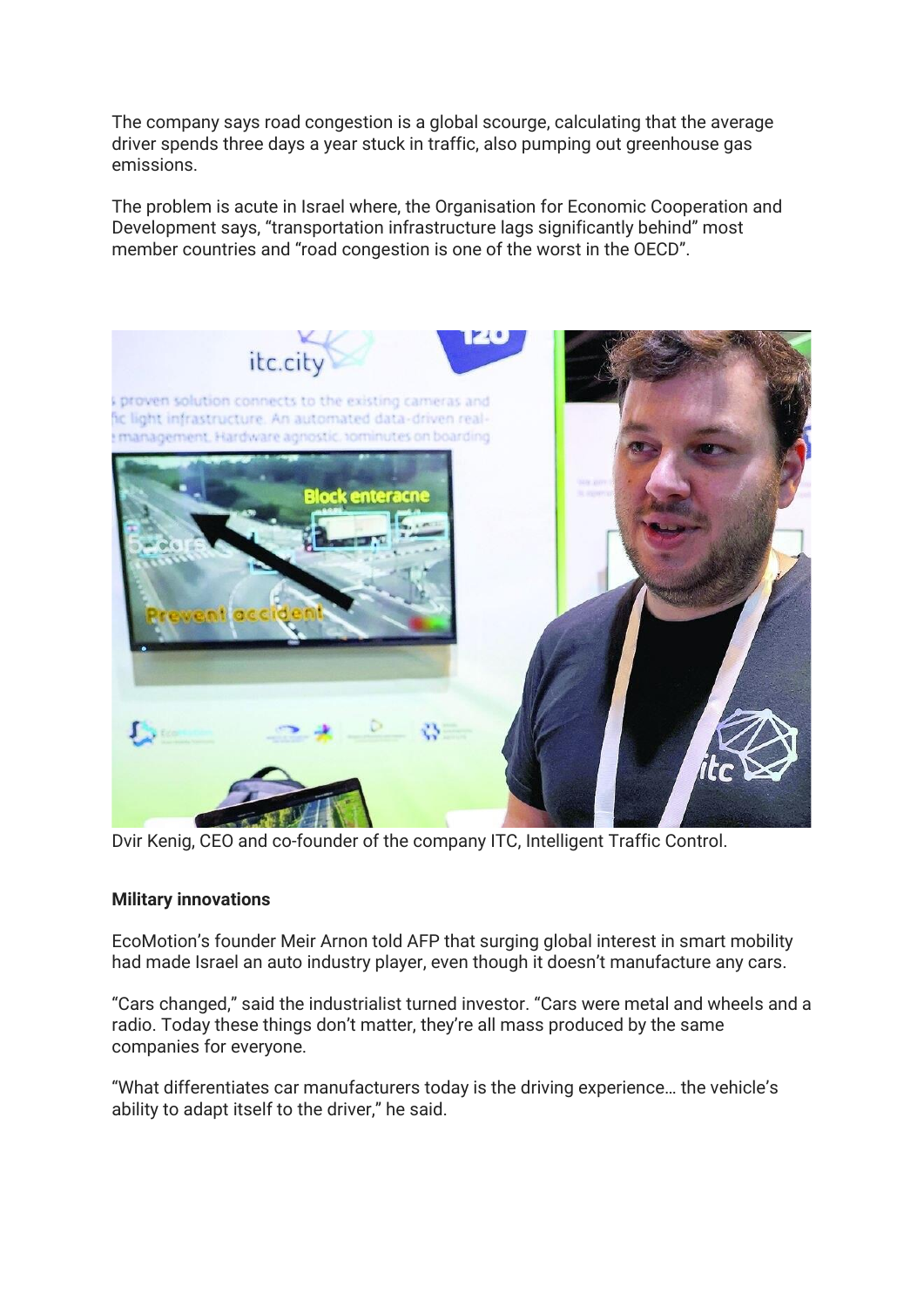Systems developed by Israel's army and private defence industry—notably surveillance, communication and sensory technology—have become central to automakers, Arnon said.

With over 600 start-ups in the field—"second only to Silicon Valley"—Israel has become a "centre of mobility," Arnon said, noting that 35 global auto companies have operations in the country, including General Motors.



The EcoMotion Week trade show was held in May, 2022 in the Israeli coastal city of Tel Aviv.

"The future of vehicles lies outside vehicles—in the cloud, our phones, in the cars to some extent, and all these elements create an open platform," said Gil Golan, head of GM's local technical centre.

"This open platform is a place for innovation and creativity, which Israelis are good at."

## **Engineers needed**

Also at EcoMotion was Rider Dome, whose cameras mounted on the front and back of motorcycles use artificial intelligence to warn riders of nearby dangers.

"A driving assistant that has become a standard in nearly every car does not exist in motorcycles," chief executive Yoav Elgrichi said. "That's why we decided to found Rider Dome."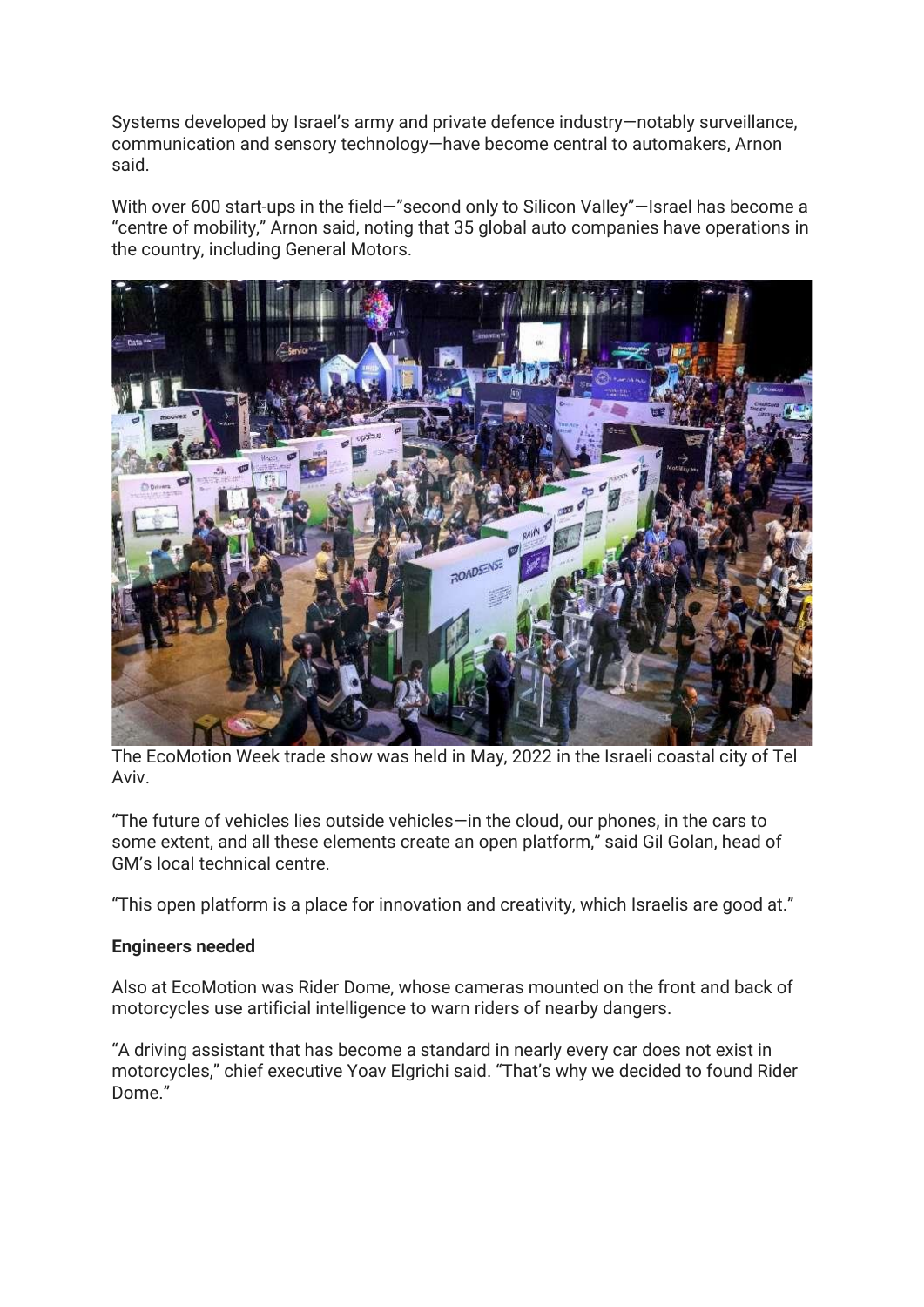

EcoMotion is a growing community in the Smart Mobility field comprised of over 600 startups and 13,000 people.

But some observers warn that Israel's technology sector, including smart mobility, could run out of steam.

The Israel Innovation Authority says the tech sector, which accounts for half the country's exports and one in 10 jobs, is "maturing" and the number of new startups is on the decline.